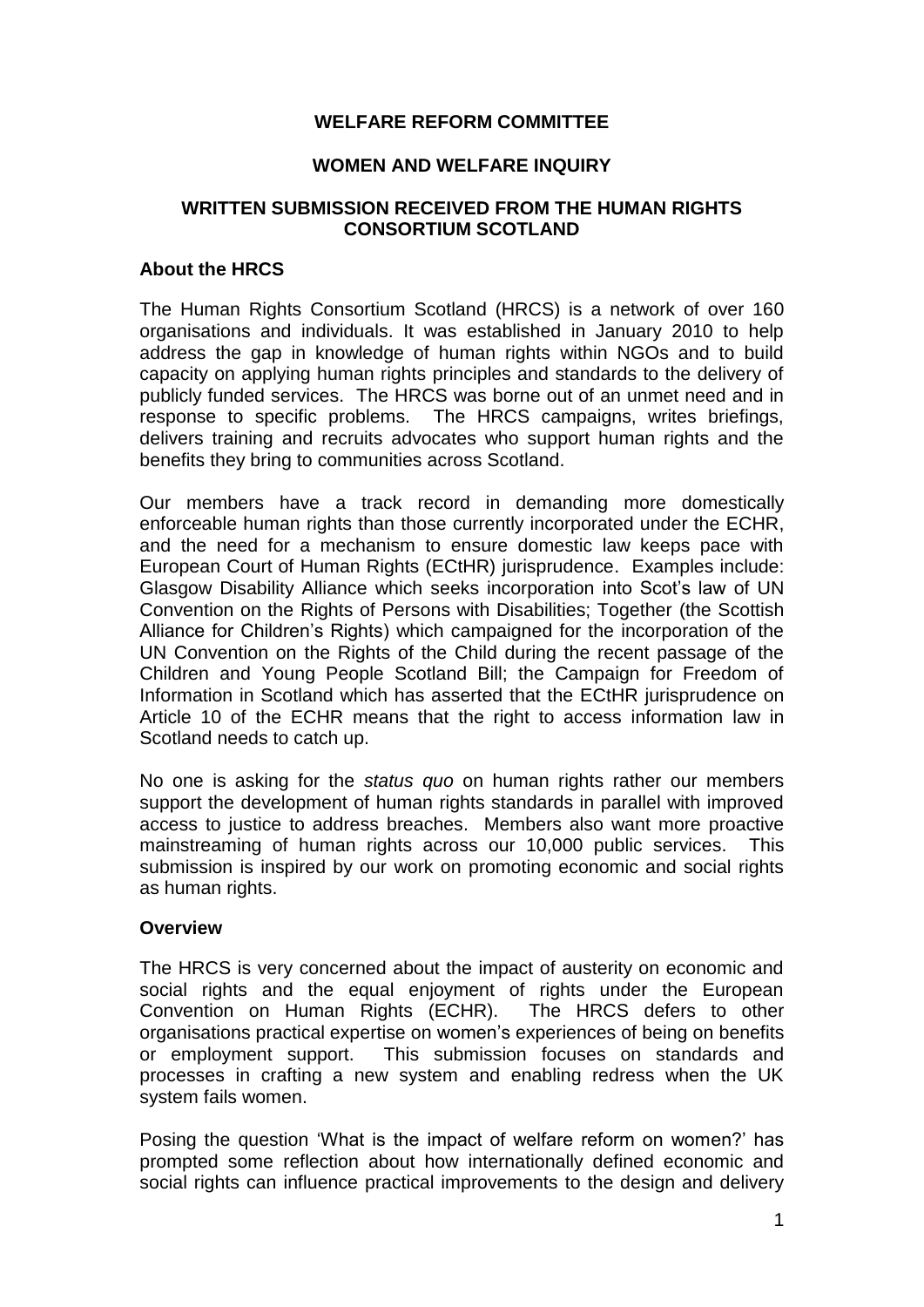of welfare law and services in Scotland. For example the UK has ratified the International Covenant on Economic, Social and Cultural Rights (ICESCR), which means all our laws and policies should comply. However, too few people know about the detail of the rights or know about the guidance to give the listed rights practical effect.

The priority for the HRCS is for a 'preventative positive strategy' which means the State respects, protects and fulfils individual human rights across public services in Scotland. Designing and delivering welfare which has an equally positive impact on men and women, and ensuring access to justice when people have a problem are key elements of a human rights compliant system.

Any new welfare system using devolved powers should be subject to an Equality and Human Rights Impact Assessment (EqHRIA) and resources have been produced jointly by the Equality and Human Rights Commission Scotland (EHRC) and the SHRC. The information, guidance and resources can be found at <http://www.scottishhumanrights.com/eqhria>

## **United Nations**

1

The UN Committee on Economic, Social and Cultural Rights examined the UK's record of delivering on the International Covenant on Economic, Social and Cultural Rights (ICESCR) in 2009. ICESCR is very relevant as:

- *Article 9* The States Parties to the present Covenant recognize the right of everyone to social security, including social insurance.
- *Article 11 (*1) The States Parties to the present Covenant recognize the right of everyone to an adequate standard of living for himself and his family, including adequate food, clothing and housing, and to the continuous improvement of living conditions. The States Parties will take appropriate steps to ensure the realization

The UN Committee made a number of conclusions and recommendations to the UK Government but in practice some relate to the Scottish Government too including:

"The Committee urges the State party to ensure that the Covenant is given full legal effect in its domestic law, that the Covenant rights are made justiciable, and that effective remedies are available for victims of all violations of economic, social and cultural rights. The Committee reiterates its recommendation that, irrespective of the system through which international law is incorporated in the domestic legal order (monism or dualism), following ratification of an international instrument, the State party is under a legal obligation to comply with such an instrument and to give it full effect in its domestic legal order. In this respect, the Committee again draws the attention of the State party to its general comment no. 9 (1998) on the domestic application of the Covenant."<sup>1</sup>

<sup>&</sup>lt;sup>1</sup> Concluding observations of the Committee on Economic, Social and Cultural Rights United Kingdom of Great Britain and Northern Ireland, the Crown